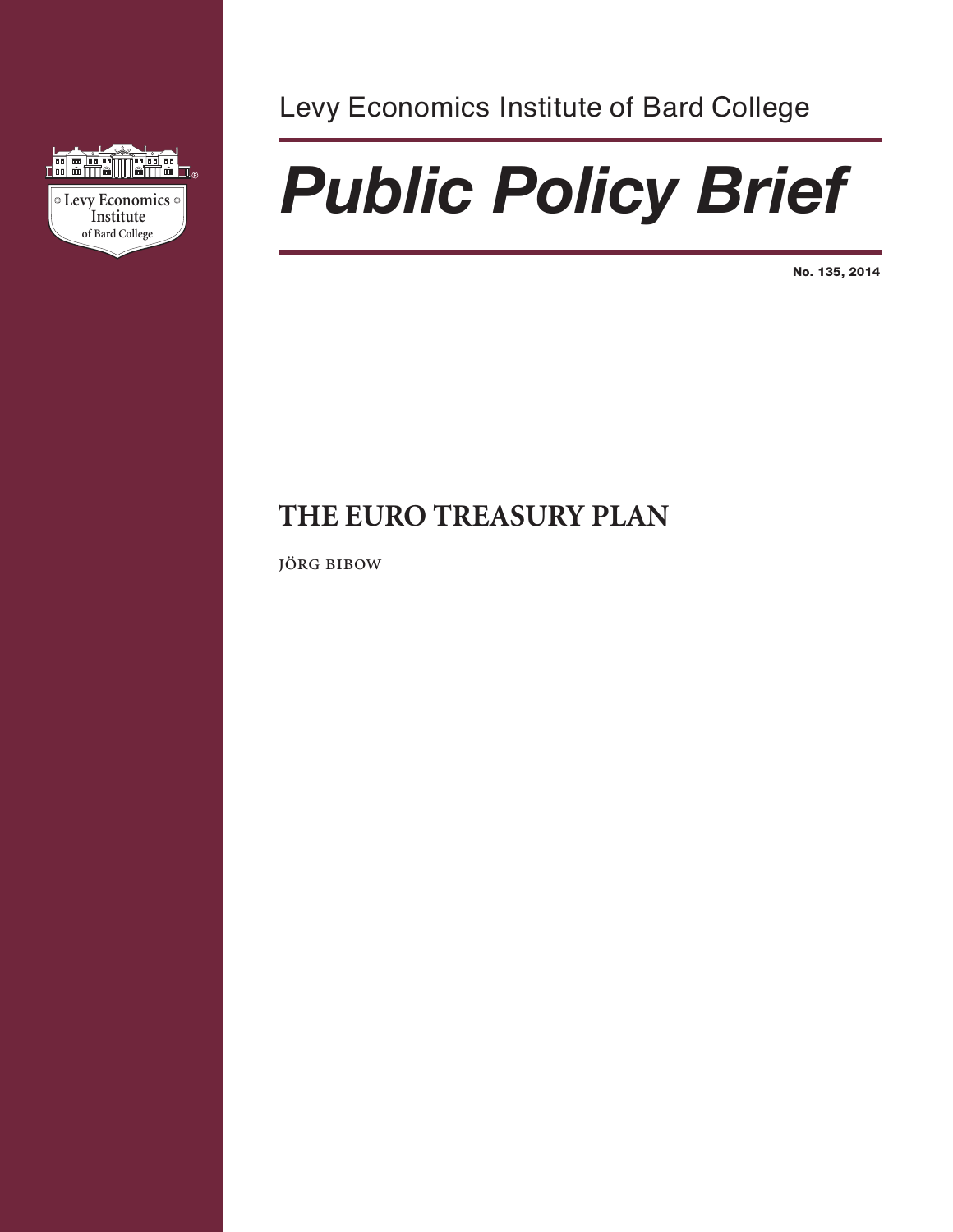# **Contents**

#### **3 Preface**

Dimitri B. Papadimitriou

**4 The Euro Treasury Plan** Jörg Bibow

**10 About the Author**

The Levy Economics Institute of Bard College, founded in 1986, is an autonomous research organization. It is nonpartisan, open to the examination of diverse points of view, and dedicated to public service.

The Institute is publishing this research with the conviction that it is a constructive and positive contribution to discussions and debates on relevant policy issues. Neither the Institute's Board of Governors nor its advisers necessarily endorse any proposal made by the author.

The Institute believes in the potential for the study of economics to improve the human condition. Through scholarship and research it generates viable, effective public policy responses to important economic problems that profoundly affect the quality of life in the United States and abroad.

The present research agenda includes such issues as financial instability, poverty, employment, gender, problems associated with the distribution of income and wealth, and international trade and competitiveness. In all its endeavors, the Institute places heavy emphasis on the values of personal freedom and justice.

Editor: Michael Stephens Text Editor: Barbara Ross

The Public Policy Brief Series is a publication of the Levy Economics Institute of Bard College, Blithewood, PO Box 5000, Annandale-on-Hudson, NY 12504-5000. For information about the Levy Institute, call 845-758-7700 or 202-887-8464 (in Washington, D.C.), e-mail info@levy.org, or visit www.levyinstitute.org.

The Public Policy Brief Series is produced by the Bard Publications Office.

Copyright © 2014 by the Levy Economics Institute. All rights reserved. No part of this publication may be reproduced or transmitted in any form or by any means, electronic or mechanical, including photocopying, recording, or any information-retrieval system, without permission in writing from the publisher.

ISSN 1063-5297 ISBN 978-1-936192-41-0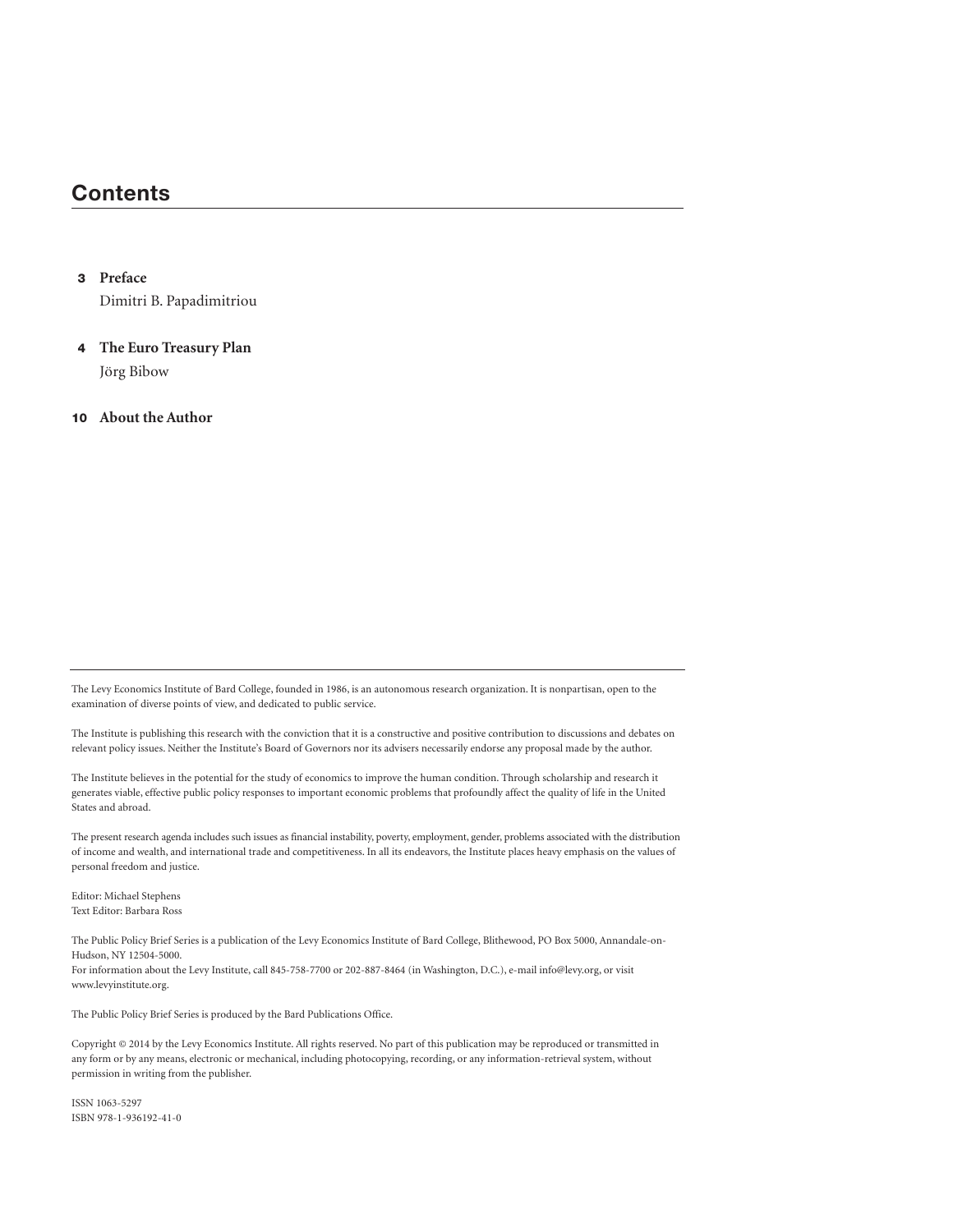# **Preface**

It was only a matter of time until the euro area was hit with the kind of crisis from which it is still struggling to recover—this was understood well in advance, by many at the Levy Institute and elsewhere. The problem has always stemmed from a structural weakness in the design of the currency union: member-states gave up control over their own currencies but retained responsibility for fiscal policy. This situation rendered them subject to sovereign debt runs—which occurred when the fallout from a banking crisis fell squarely on euro area national treasuries—of the sort that countries controlling their own currencies do not face.

As we have pointed out previously, member-states are in some ways in the same situation as US states, which are forced to cut back when the economy contracts—that is to say, at the very moment when expanded public spending is required to place a floor under the economic collapse. But US states have the benefit of a treasury at the federal level that can spend without the same sovereign debt concerns (which the US federal government did, briefly, before succumbing in 2010 to a misguided notion of "fiscal responsibility,"not to mention congressional obstruction). The eurozone memberstates, however, do not have the benefit of this treasury–central bank combination at the level of the central government—a lacuna Jörg Bibow addresses with the proposal outlined in this policy brief.

There are limits to what the European Central Bank (ECB) can (and is willing to) accomplish on its own, and as Bibow observes, even the "quasi-fiscal" measures it has already undertaken are vulnerable to legal challenge. He calls for pairing the ECB with a Euro Treasury that would pool future public investment spending for the eurozone. The proposal, in other words, aims at the heart of the euro's design flaw. However, "completing the union" in this way with a strong treasury at the central level—is (at the risk of understatement) politically problematic.

Bibow's Euro Treasury proposal anticipates some of these major political reservations. Spending would not be undertaken directly by the Euro Treasury. Rather, the latter would provide grants to member-states, funded by the issue of Euro Treasury securities. Moreover, the grants would be proportionate to member-states' shares of eurozone GDP. The Euro Treasury would have the authority to tax and raise revenue—earmarked for servicing its debt—with member-states' revenue contributions also proportionate to their GDP shares. In other words, the proposal does not amount to a "transfer union"; it is specifically designed to avoid redistribution between regions.

The Euro Treasury's expenditure levels would also be guided by strict rules, such that fiscal policy at this level would involve no discretion. The initial, eurozone-wide level of public investment that would be funded by Euro Treasury securities, as well as subsequent annual expenditure growth, would be agreed to by national governments at the outset, with a goal of eventually reaching a target ratio for the common debt (Bibow conceives of Euro Treasury debt at 60 percent of eurozone GDP by the end of the century).

A Euro Treasury would provide a stable funding base for eurozone infrastructure over the long term and, given that the initial aggregate level of public investment would exceed current (depressed) levels, a near-term fiscal boost. Debt taken on at the center would enable national treasuries to achieve and maintain (structural) budget balance without stifling the economy (spending funded by Euro Treasury grants would not count toward the Stability and Growth Pact limits). Gradually, the preponderance of public debt in the eurozone would shift from high-interest national debt to low-interest Euro Treasury debt. Member-states' expanded fiscal space would enable countercyclical fiscal policy to be used effectively at the national level, which would be aided by the distribution of all-purpose grants by the Euro Treasury to support national treasuries in times of severe recession (Bibow outlines the more complicated arrangements that would be needed to handle economic and financial shocks that disproportionately affect some member-states over others).

A Euro Treasury would also provide the safe assets needed by the financial system, as well as support any planned "banking union."As Bibow maintains, the key to a well-functioning banking union is an ECB–Euro Treasury combination that can handle systemic financial crises and provide an "ultimate fiscal backstop" to a common resolution authority. In other words, the fiscal burden of future banking crises would no longer fall to the vulnerable national treasuries.

The current crisis in Euroland is not over. And as long as the structural vulnerability at the core of the eurozone system remains—a divorce between monetary and fiscal powers—further crises of this magnitude should be expected.

As always, I welcome your comments.

Dimitri B. Papadimitriou, *President* August 2014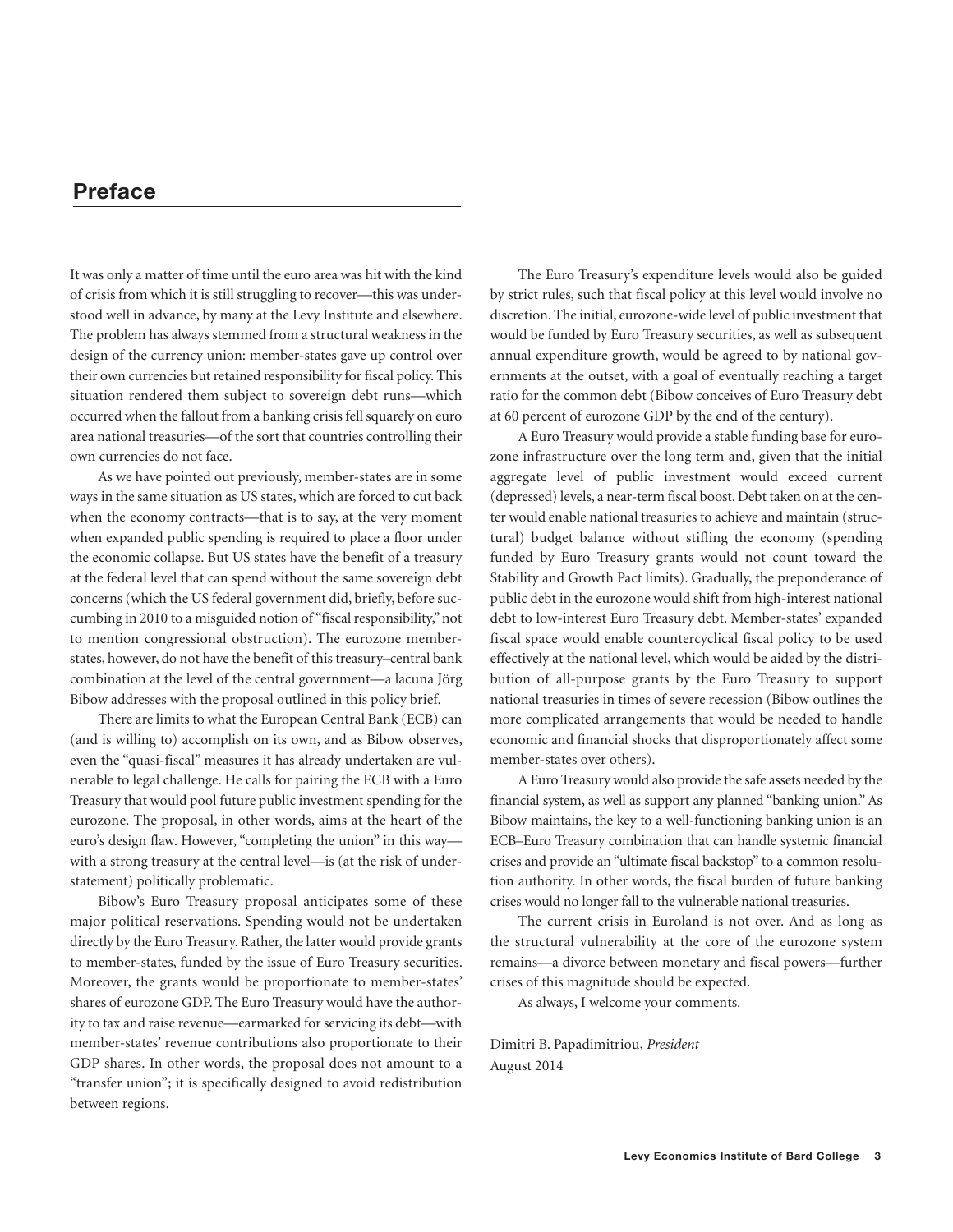Contrary to German chancellor Angela Merkel's recent claim, the euro crisis is not nearly over but remains unresolved, leaving the eurozone extraordinarily vulnerable to renewed stresses. In fact, as the reforms agreed to so far have failed to turn the flawed and dysfunctional euro regime into a viable one, the current calm in financial markets is deceiving and unlikely to last. The euro regime's essential flaw and ultimate source of vulnerability is the decoupling of central bank and treasury institutions in the euro currency union. We propose a Euro Treasury scheme to properly fix the regime and resolve the euro crisis. The Euro Treasury would establish the treasury–central bank axis of power that exists at the center of control in sovereign states.As the eurozone is not actually a sovereign state, the proposed Euro Treasury is specifically designed not to be a transfer union. No mutualization of existing national public debts is involved either. The Euro Treasury would be the means to pool future eurozone public investment spending, funded by proper eurozone treasury securities. Benefits and contributions would be shared across the currency union based on members' GDP shares. The Euro Treasury would not only heal the euro's potentially fatal birth defects but also provide the needed stimulus to end the crisis.

#### **Fixing the Flawed Euro Regime**

The euro crisis has exposed existential flaws in the euro regime. Preceding the crisis, intra-area divergences and the corresponding buildup of grave imbalances remained unchecked. As those imbalances eventually imploded, member-states were found to be extremely vulnerable to systemic banking problems and abruptly deteriorating public finances. Today, as almost all member-states continue struggling under adverse debt dynamics, questions remain over the effectiveness of the European Central Bank's (ECB) powers to stem area-wide contagion due to the lack of a treasury partner—exposing the ECB to legal challenges of its quasi-fiscal policies.As a result, the euro currency union remains stuck in a crisis of its own making, with little hope of emerging from it under its flawed and dysfunctional regime.

At the heart of the Euro Treasury scheme proposed here is a simple and straightforward idea. The idea is to create a Euro Treasury as a vehicle to pool future eurozone public investment spending and have it funded by proper eurozone treasury securities. Member-state governments would agree on the initial volume of common area-wide public investment spending and on the annual growth rate of public investment thereafter.

For example, assume agreement on 3 percent of eurozone GDP as the initial volume and a 5 percent annual growth rate thereafter. By extension, if the implicit Maastricht assumption of 5 percent annual nominal GDP growth were to hold, the eurozone would henceforth see steady investment in its common infrastructure, while the common Euro Treasury debt stock would converge to a steady-state level of 60 percent of GDP by the end of the century.In fact, the biggest part of the adjustment would be completed within 30 to 40 years. In other words, within one generation Europeans would share both a common infrastructure stock and the public debt that has funded it. No debt mutualization of existing national debts would be involved, though. The scheme is purely forward-looking, with new common debt funding new public investment as the basis of the region's much alluded to, but currently grimly neglected, common destiny and future.

# **A Minimalistic but Functional Fiscal Union and the Subsidiarity Principle**

There is no need for the Euro Treasury to directly undertake the investment spending itself. Instead, it would give investment grants to member-state governments exactly in line with member-states' GDP shares (say, five-year averages). At the same time, the Euro Treasury would apply its power to tax and raise revenue to meet the interest service on the common debt, with member-states' tax contributions also being proportionate to their GDP shares. With both grants and tax contributions based on member-states' GDP shares, redistribution is excluded by design: the Euro Treasury is specifically designed *not* to be a transfer union,which rules out one key political obstacle for fiscal union. The Euro Treasury would be separate from and run parallel to the European Union (EU) budget, which would remain the sole instrument of any intraregional redistribution.

There would also be no discretion in fiscal decision making, which takes care of the other main political obstacle to fiscal union in Europe. The Euro Treasury would function on the basis of a strict rule. For as long as there is no full-fledged parliamentary democracy in place in the eurozone, there is a strong political case for organizing public investment spending on a strict rule when managed and funded from the center. Member-states would still be required to abide by all the rules of the current euro regime, including recent reforms, *but this would apply to current public expenditures only*—as national public capital expenditures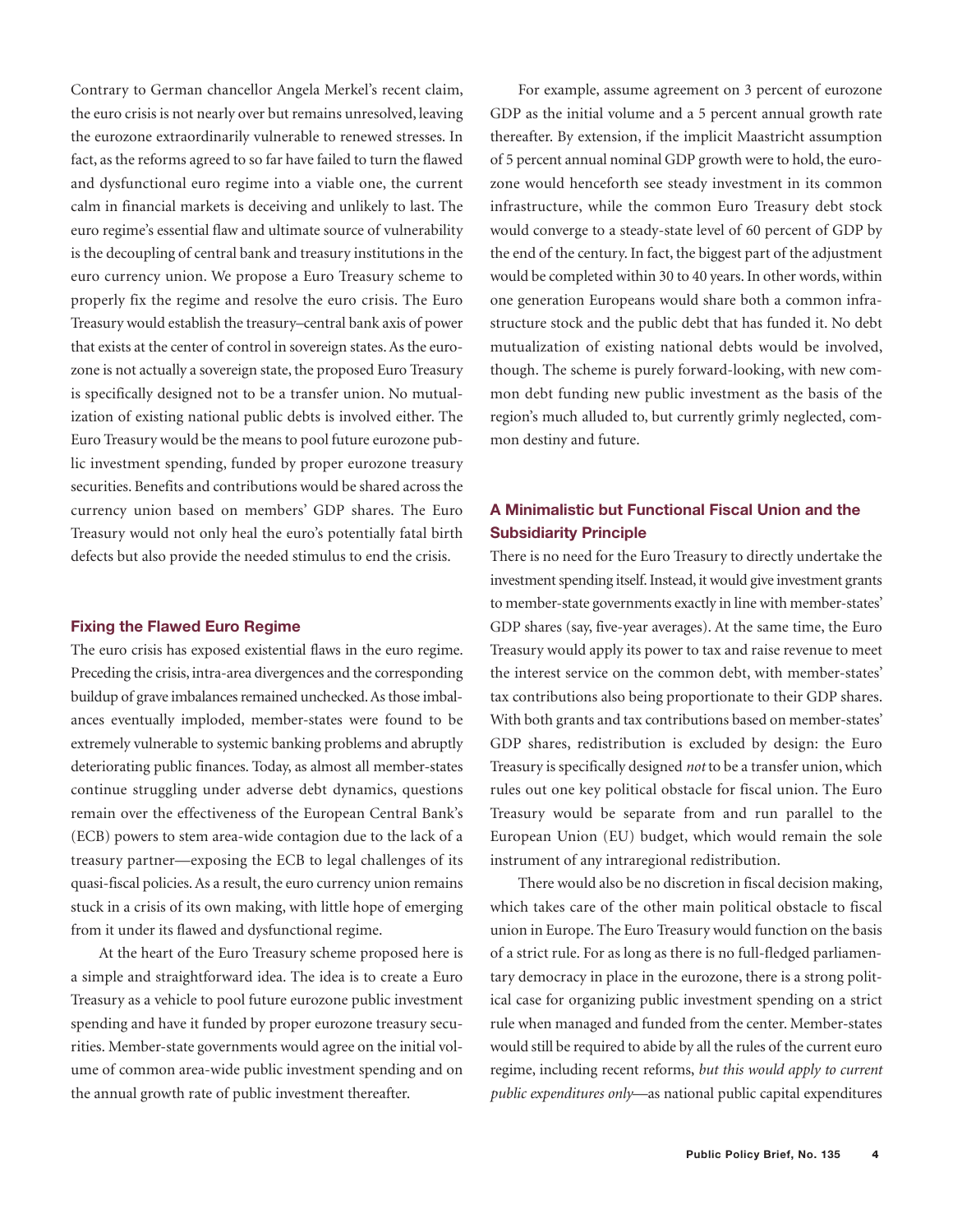would form a separate capital budget funded through common Euro Treasury securities.

The euro crisis is widely, if wrongly, blamed on fiscal profligacy and a supposed lack of compliance with the rules of the (socalled) Stability and Growth Pact (SGP).While the SGP features a seemingly big "stick" of onerous sanctions, which may be unenforceable in practice, the Euro Treasury would handle the compliance issue far more convincingly, automatically withholding investment grants in case of noncompliance with the balanced (structural) budget rule as applied to current expenditures—and by the full amount of the target gap. Member-states would thus have a very strong incentive not to miss out on the investment grant "carrot." Failure to achieve a target—and the public finance costs in terms of missed investment grants—would surely reverberate with the public media and financial markets.

In line with the subsidiarity principle, the Euro Treasury's power to tax would be strictly limited to obtain revenues to service the interest on the debt and keep the debt ratio stable at its target level. On the revenue side of the plan, special tax provisions would be designed to generate revenue earmarked for servicing the debt. This may be bolstered by a deposit of international reserves equivalent to member-states' yearly tax obligations. Legally, any eurozone member-state could follow the example of the Fiscal Compact and enter into an intergovernmental treaty outside the EU framework, together with measures to be introduced in national legislation.

The foremost economic case for the proposed Euro Treasury is that the current euro regime, including both recent reforms and potential reforms along the lines of the Van Rompuy (2012) report or the European Commission (EC 2012) blueprint, does not provide a viable path for Europe's currency union. The euro is without firm footing as long as the ECB is missing a treasury partner that would establish that vital treasury–central bank axis that stands at the center of power in sovereign states. The current regime leaves all players vulnerable. Lacking a central bank partner, the national treasuries are subject to default and, hence, runs. Lacking a Euro Treasury partner and Euro Treasury debt, the ECB is subject to legal challenges of its quasi-fiscal policies as applied to national debts.

Furthermore, attempting to reduce national public debts to very low levels without establishing this vital link and organizing deficit spending at the center is not a workable solution anyway. The current regime envisions member-states running (near-)balanced public budgets forever, which would see public

debt ratios decline toward (near) zero in the long run. This is a truly impossible endeavor. Not only would it starve the financial system of safe assets, but it would also set up a lopsided regime that shifts all debt onto weaker (private) shoulders, thereby creating perfectly avoidable economic fragilities. Debt—and, in fact, growing public debt—is a very natural concomitant phenomenon of economic growth. The euro regime is lacking a central fiscal institution with the power to spend, tax, and issue debt. This void is the key source of its vulnerability and poor performance.

Especially following a financial crisis marked by excessive leverage, the private sector will seek to run a financial surplus. Only when the recovery has turned into a new boom can we expect the private sector to reach a balanced financial position (or even a temporary deficit). Given a structural financial surplus for the private sector over the cycle, the public sector can only realistically balance its books structurally if the country runs perpetual external surpluses. This amounts to the German model, which provided the root cause of the unresolved euro crisis. Replicating the German model for the eurozone as a whole will persistently depress the domestic economy and provoke global tensions—as it already does.

As to the evolution of national public debts under the Euro Treasury plan, steady deficit spending on public investment funded at the center would allow *and enable* national treasuries to (nearly) balance their structural current budgets. Within one generation, there would be little national public debt left to worry about.While mimicking the original Maastricht criteria of fiscal rectitude and stability at the union level, the overall outcome would also resemble the situation in another, functioning currency union: the United States.

In essence, perpetual deficit spending from the center, organized through a Euro Treasury issuing proper eurobonds, meets the systemic requirements of the region,while also providing the safe assets the financial system needs to function. The Euro Treasury is the missing element in the current euro regime: it can actually make that very regime, with its inherent flaws, work.

# **Safeguarding Europe's Infrastructure and Common Future**

The Euro Treasury would play a number of essential roles that are vital to turning the euro regime into an engine for joint prosperity. First of all, while the flawed euro regime has caused a massive investment slump, both public and private, the Euro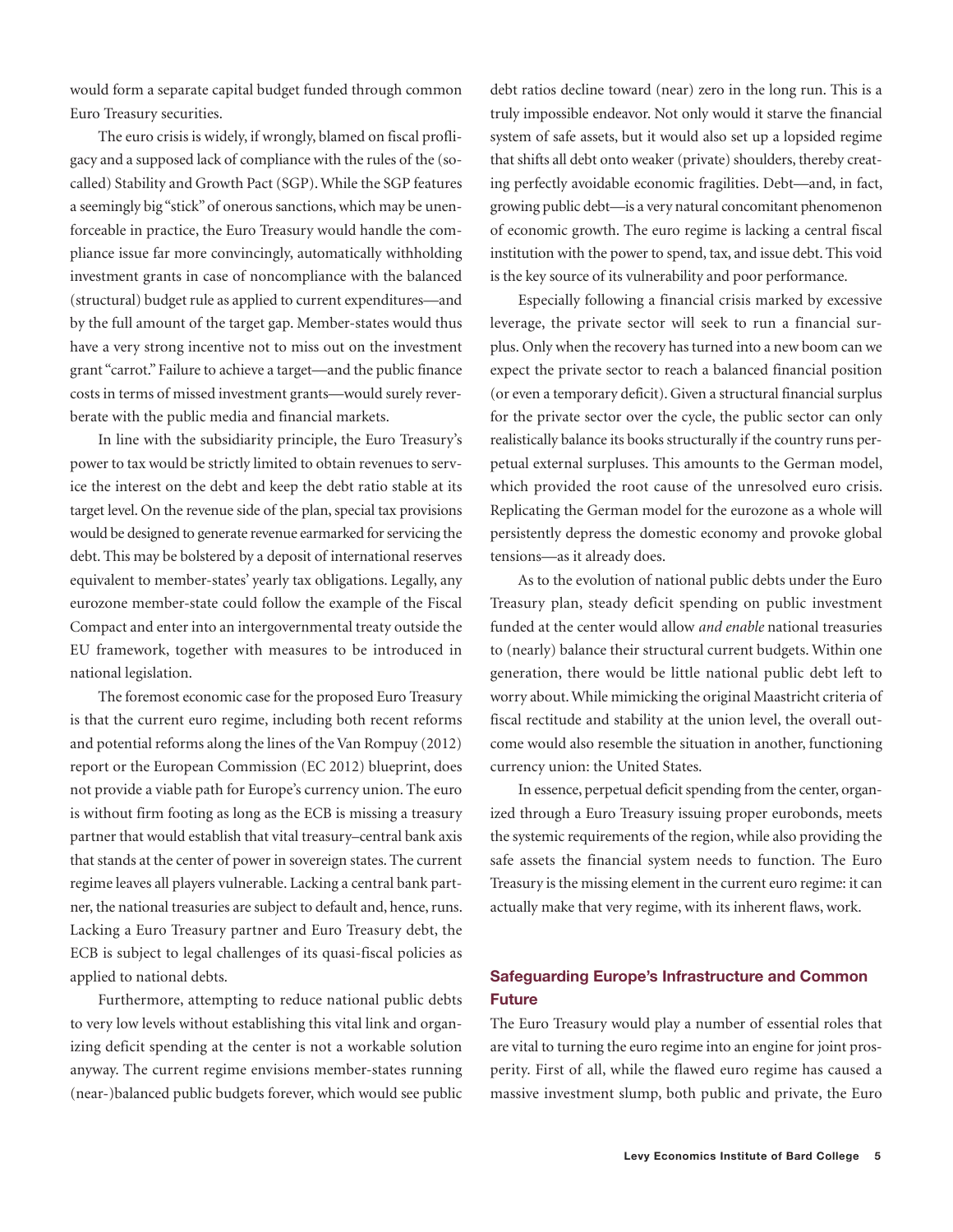Treasury scheme would steady public investment spending. This would safeguard the eurozone's infrastructure and common future, and it would also help stabilize economic activity and investment spending generally. This is the feature that distinguishes the Euro Treasury plan from alternative proposals emphasizing public investment as a prerequisite for recovery and growth: the Euro Treasury would provide a straightforward way of funding Europe's infrastructure. It would thereby exemplify the fact that both sides of the balance sheet matter: the issuance of common eurobonds would serve to fund the infrastructure upon which Europe's future rests. The current austerity crusade rejects the conventional understanding of the "golden rule of public finance,"whereby governments finance public investment by debt issuance rather than taxes, and impoverishes Europe. The Euro Treasury would turn that golden rule into the anchor of the European integration process.

There may also be a role for the European Investment Bank (EIB), the European Investment Fund, the EC's so-called"project bonds," and private-public partnerships. But these instruments can only complement, not substitute for, a proper Euro Treasury issuing proper Euro Treasury securities. For instance, the EIB's expertise can be called upon in selecting and designing particular projects, but its balance sheet cannot be levered up to an extent that would make a Euro Treasury superfluous. The EIB's capital subscriptions are backed by the EU (rather than the eurozone, adding a further complication) member-states' national treasuries, each of which is in a vulnerable position due to its divorce from a fully empowered national central bank. The eurozone will not be able to overcome its vulnerability to crisis and jointly invest in its future, thereby anchoring the European integration process in a safe and sound way, without establishing a strong treasury–central bank axis at its center.

# **National Automatic Stabilizers and Eurozone Stabilization Policy**

The experience of macroeconomic performance under the euro regime has revealed insufficient fiscal stabilization space both following the normal cyclical downturn in the early 2000s and, even more so, in the context of the severe crisis that began in 2008. The SGP triggered procyclical consolidation in the 2000s. Under market and policy pressures, member-states have counterproductively pursued brutal austerity policies since 2010. The common presumption—that fiscal profligacy and a supposed lack of ambition in the good years are to blame—is missing the point. The current euro regime is flawed and dysfunctional.

By itself, the Euro Treasury's essential function in managing and funding public investment spending in the eurozone would not actually constitute a stabilization policy as it is commonly understood. Based on a strict rule, public investment spending would not be countercyclical but merely steady. Indirectly, however, the Euro Treasury would contribute to the public finance function of stabilization in significant ways. Most important, by requiring and enabling the decline of national public debt ratios to very low levels, in abidance with the rule of balancing *structural current* budgets at the national level, the Euro Treasury setup would allow automatic stabilizers at the national level to have the necessary fiscal space to function freely. The Euro Treasury would leave the main fiscal stabilization responsibility at the national budget level, where large built-in automatic stabilizers exist.

Of course, the existence of a central Euro Treasury would also establish the institutional capability for a stronger common response to common (symmetric) shocks. For instance, the above strict rule could be augmented to cover severe recessions (say, declines in GDP by 2 percent or more). In this case, the Euro Treasury could (automatically) extend additional all-purpose grants to support member-states' budgets (on the basis of their GDP shares). The effect would be a temporarily faster rise in Euro Treasury issuance and a correspondingly milder rise in national debt issuance. This may be advantageous, since the Euro Treasury would be paired with a central bank—the ECB—while the national treasuries are not (and are therefore inherently vulnerable). Once recovery is established, the tax for servicing Euro Treasury debt could be *temporarily* raised so as to assure reconvergence to the target debt ratio for Euro Treasury debt within a certain time period.

#### **Mutual Insurance and Temporary Transfers**

Asymmetric shocks are a different matter.And two varieties, presenting very different kinds of policy challenges, actually need to be distinguished. One issue is to respond to exogenous asymmetric shocks. These are shocks that do not arise from nonconforming behavior of members or the (mal)functioning of the policy regime itself, but are, rather, properly exogenous, leaving member-states with opposing policy and/or adjustment requirements (the focal point of optimum currency area theory). In this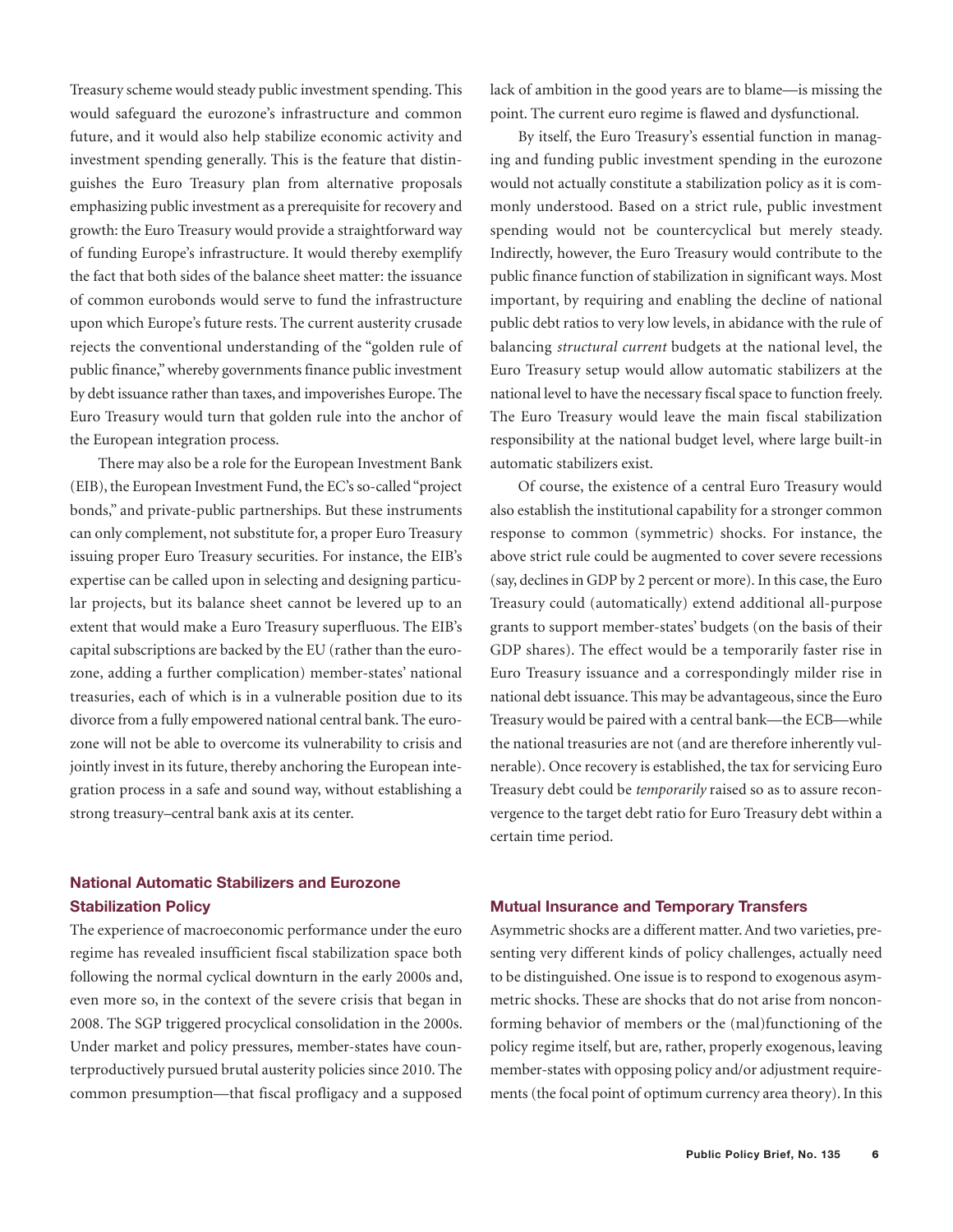case, mutual insurance recommends itself. In fact, a mutual insurance scheme featuring *temporary* fiscal transfers may be specifically designed strictly for stabilization purposes, rather than redistribution. This is achieved by making fiscal transfers a function of the rate of change of economic activity rather than the level. Transfers would be triggered when the rate of change of economic activity in any particular member-state deviated from the union average by a certain margin. Transfers would be temporary by design. They would automatically end in case of reconvergence of the rate of change to the average. If it is assumed that asymmetric shocks are randomly distributed, then transfers would tend to balance out for countries over time, and no permanent transfers would arise.

Such a mutual insurance scheme may be run on the basis of a rainy day fund, but it seems far more straightforward to use the Euro Treasury as the conduit through which member-states make or receive temporary fiscal transfers, depending on their relative cyclical position vis-à-vis the eurozone average. The required size of the mutual insurance budget could be very small in practice, but still provide significant stabilizing effects. As in the case of symmetric shocks, the stabilizing effects in case of exogenous asymmetric shocks would also largely work through automatic stabilizers in place at the national level—with added temporary breathing space provided by a mutual insurance scheme featuring the Euro Treasury, at the center, functioning as a conduit and liquidity pool for any temporary mismatches arising from automatic operation of the mutual insurance scheme.

#### **Maintaining Balanced Competitiveness Positions**

Mutual insurance runs into trouble if endogenous asymmetric shocks are not prevented. These are shocks that result from within the policy regime itself as member-states deviate from a policy course required for convergence and cohesion.In contrast to randomly distributed exogenous shocks that can be appropriately countered without leading to permanent transfers, the endogenous variety leads to rising intra-area divergences and the buildup of imbalances—imbalances that can ultimately give rise to permanent transfers.

The starkest example of an endogenous asymmetric shock occurred when German wages stopped growing under the euro. As Germany persistently diverged from the common stabilityoriented wage norm, member-states' competitiveness positions shifted out of kilter and intra-area imbalances ballooned. The eventual implosion of these imbalances is at the heart of the euro crisis,which prompted support from the ECB's balance sheet and emergency loans from quasi-fiscal rescue facilities.At least until a fiscal transfer union becomes politically acceptable, preventing the emergence of endogenous asymmetric shocks will be vital.

Essentially, member-states must heed the "golden rule of monetary union": their unit-labor-cost trends must stay aligned with the currency union's common price stability norm, unless truly exogenous asymmetric shocks warrant any intra-area adjustment in competitiveness positions.A symmetric rule with real bite focusing on the golden rule of monetary union must replace the current Macroeconomic Imbalances Procedure. Averting permanent transfers presupposes averting persistent divergences in competitiveness positions.

#### **Stabilizing and Backstopping the Financial System**

Establishing a strong treasury–central bank axis at the eurozone's center is also vital for anchoring the stability of the financial system. The vulnerability of the original euro regime has become most obvious in this very area. Europe set out to establish a common market, but forgot to pair it with a common policy.Various initiatives are under way today to coordinate, harmonize, or properly integrate national and EU policies in the area of financial stability policy. These include laying down a new, single set of rules for banks (the Capital Requirements Directive IV) and establishing European Supervisory Authorities as well as a European Systemic Risk Board.

Ongoing reforms in this area are supposed to establish a "banking union,"which is nowconsidered a required complement to monetary union.It is widely held that banking supervision has been set on a sound footing through the Single Supervisory Mechanism set to take effect in November 2014. Other critical elements in the banking union plan remain works in progress, especially the issues of a common deposit insurance scheme and a common resolution framework or mechanism. Following the experience of the Cyprus crisis in 2012–3, there has been a shift in the approach to resolution that focuses on bailing in creditors, so as to better protect taxpayers. This may be a laudable idea, but it is also rather hazardous. The culprits may be penalized and asked to contribute to the cleanup later on, but in times of emergency there could be severe limits to the practicability of stemming contagion by bailing in creditors (including depositors).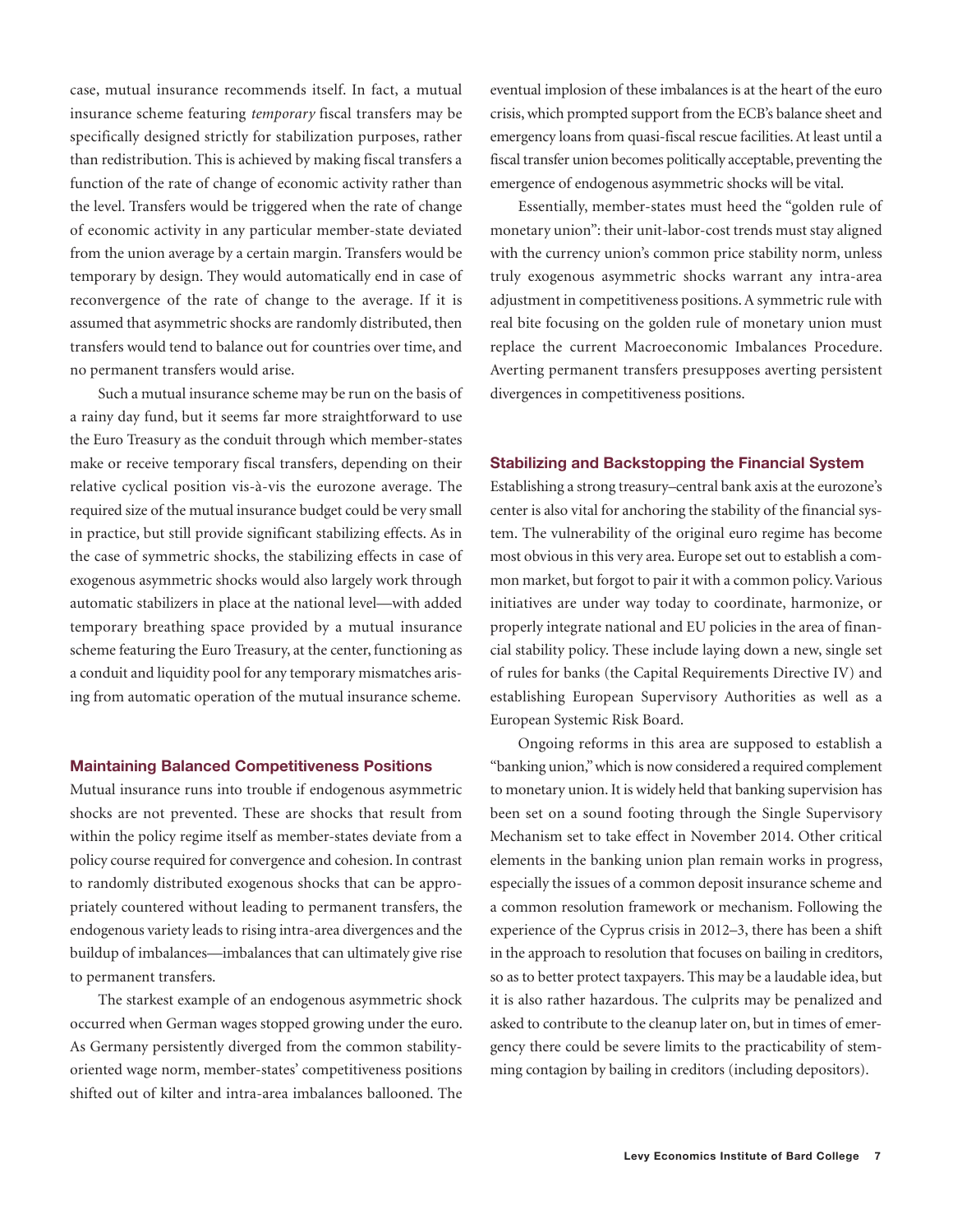The public authorities must be in a position of strength to be able to effectively counter systemic events.Coupling the "deep pockets" of the Euro Treasury with the "quick" pockets of the ECB is essential for having in place a strong bulwark against the threat of a financial meltdown. The central bank can meet any emergency liquidity needs of the financial system. But it requires a treasury to act as the ultimate backup in case of solvency issues. Only the two of them, working together, can properly safeguard the financial system and counter systemic threats to the euro union. Hence, if banking union is a required complement to monetary union, so is fiscal union, featuring a sufficiently strong Euro Treasury at the center.

With proper common supervision in place, any fiscal burden stemming from a financial crisis should fall on common treasury shoulders too. As a necessary backstop for the financial system, the Euro Treasury would replace the unwieldy European Stability Mechanism (ESM), which is backed by national contributions; that is, national treasuries that are individually vulnerable, since they are divorced from their national central banks. With the establishment of a Euro Treasury partner, the ECB would henceforth operate only in Euro Treasury securities and never touch national sovereign debt. With the Euro Treasury in place, national public debt ratios would be required and enabled to decline to low, safe levels. Accompanied by banking regulations that effectively prevent the concentration of national sovereign debt instruments on bank balance sheets, the Euro Treasury would thereby cut through the "bank–sovereign (doom) loop" and make the "no-bailout clause"workable at the same time.

A"rainy day fund"may be set up for this purpose, funded by contributions from the financial industry. But when a major calamity strikes, the requirement for truly "deep pockets" still remains. The ECB has the liquidity firepower to stem contagion, but it lacks a partner with the equivalent of the US Treasury's deep pockets. Any viable banking union deserving of the title presupposes an adequate central fiscal capacity. Existing instruments are ill designed and inadequate for this purpose. Crossborder banking in a financial union requires a common resolution authority, including a common fiscal backstop. In the eurozone banking union, the Euro Treasury, funded by a debt instrument designed to emulate US Treasury securities, would be the ultimate backstop.

While the Euro Treasury is generally operable on the basis of a strict rule, some discretion would be necessary and inevitable in the area of crisis management and resolution. This is no different

from the current situation regarding the ESM, except that the Euro Treasury would have a much sounder funding basis and would restore the treasury–central bank axis of power at the center.

# **Attractive Transition: The Euro Treasury as Recovery Program**

The Euro Treasury would heal the euro's potentially fatal birth defects. As proposed, it creates a central fiscal institution operating side by side with the ECB. Establishing the treasury–central bank axis at the center of power of the eurozone is essential. Over time, a sizable, common euro public debt stock would emerge, while national public debt levels would shrink to low and safe levels. No debt mutualization would be involved, though. Steady deficit spending at the center to fund the public investment that is the basis of Europe's common future would allow and enable national treasuries to balance their structural current budgets.

In a number of ways, the Euro Treasury would also provide short-term recovery support, both directly and indirectly. One direct stimulus arises from the fact that the proposed amount of public investment spending exceeds current spending. Due to counterproductive austerity measures, public investment has plunged and now stands at only 2 percent of GDP, threatening to undermine Europe's common future. A return to, say, 3 percent would thus provide an immediate and direct boost to growth. 1

Another direct stimulus effect results from the fact that focusing the eurozone's fiscal regime on balancing national structural *current* budgets (while separating and pooling the capital budget at the center) fundamentally changes the austerity outlook overall; the required degree of further consolidation would be diminished. A related important effect would arise indirectly through declining interest rates. In principle, member-states would see their contributions, in the form of taxes, to meeting the interest burden on the Euro Treasury debt gradually build up over time, as their debt service on national public debt declined simultaneously.

Replacing a flawed regime with a functional one and gradually transitioning from servicing high-interest national debt to servicing low-interest common debt would result in significant overall budgetary relief. This benefit would arise as soon as national debt ratios were seen as being set on favorable trajectories. In other words, the Euro Treasury would allow for a favorable effect on national budgets that should be stimulative overall. Currently, euro crisis countries are laboring under highly adverse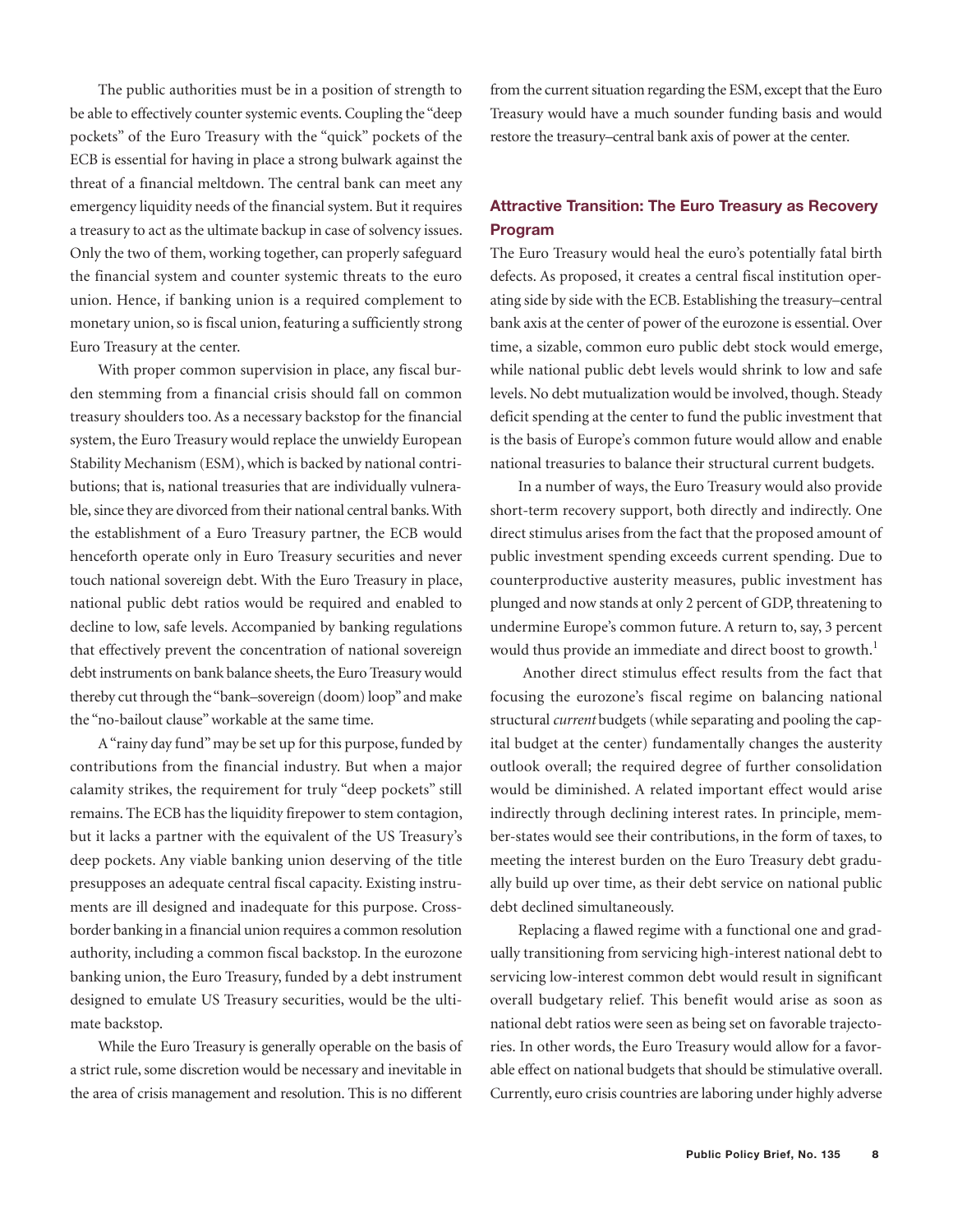conditions, and are forced to achieve very sizable primary budget surpluses. Ultimately, dynamics for the Euro Treasury debt should be similarly favorable to those of US Treasury debt. Permanent primary deficits are a realistic prospect. This benefit would gradually be shared among currency union members as the transition progressed.

#### **Benign Rebalancing**

Currently, the rebalancing process inside the euro currency union is very asymmetric: euro crisis countries are forced into a costly debt deflation process without any concomitant pressure on creditor countries to expand. The Euro Treasury plan would make for a more symmetric and benign (less deflationary) rebalancing of the currency union. For instance, Germany would see a significant rise in public investment spending. Moreover, fiscal adjustment in line with the Euro Treasury (golden) rule would add to the expansionary fiscal effect, given the country's quite sizable structural current budget surplus. This example underlines the importance of interpreting the balanced-budget rule of the SGP in a sensibly symmetric way: if members were allowed to target excessive budget surpluses, this would risk undermining intra-union balance just as much as in the opposite case.

At the same time, normalization of credit spreads and convergence of interest rates across the currency union would also beget important relief for private borrowers, especially in euro crisis countries. The current fragmentation of financial markets within Europe's currency union defeats the whole purpose of both the currency union and the common market.Companies in euro crisis countries are put at a lasting competitive disadvantage in financial markets solely as a result of a dysfunctional currency regime. With the Euro Treasury added to the euro regime, the term structure of Euro Treasury debt would become the common benchmark for financial instruments issued by debtors of euro member-states, irrespective of nationality. As a level financial playing field is established, the promise of the common market and common currency would finally be fulfilled.

### **Debt-legacy Challenge Remains an Open Issue**

The Euro Treasury scheme would essentially relaunch the euro, placing it on a sounder footing but leaving the debt overhangs that are a legacy of Europe's failed currency union experiment unaddressed. A fiscal union that is specifically designed not to be a transfer union cannot directly address this issue. However, by switching from a public thrift campaign that can only impoverish Europe to a public investment campaign designed to secure Europe's future, the Euro Treasury scheme would reignite growth and thereby establish more favorable debt dynamics across the union. Even Germany, with its public debt ratio north of 80 percent, would relish this benefit. Ending the debt deflation process under way in euro crisis countriesthrough renewed growth would do much good in itself, even as debt restructuring may be put on hold for the time being. GDP growth through public deficit spending at the center would also greatly improve the situation of banks across the union, even without more direct capital support.

But ultimately, growth alone will not heal the division between creditor and debtor nations that has come to afflict Europe's currency union.In this regard, one should not lose sight of the fact that, in essence, ECB liquidity prevented debt restructurings that would have left big holes in the balance sheets of German banks in particular, with corresponding hits to German taxpayers instead of taxpayers in today's euro crisis countries. Perhaps improved overall performance under the new euro regime proposed here could lead, over time, to more solidarity and forgiveness in dealing with the consequences of blunders for which debtor and creditor nations are jointly responsible.

#### **Note**

1. The initial boost could be temporarily bigger if it were agreed to start with higher public investment in the next few years, gradually declining to 3 percent of GDP thereafter. Furthermore, the member-states may be advised to normally use the 0.5 percent structural deficit allowed by the SGP for public investment.

#### **References**

- EC (European Commission). 2012. *A Blueprint for a Deep and Genuine Economic and Monetary Union. Launching a European Debate*. Brussels: EC. November 30. ec.europa.eu/ commission\_2010-2014/president/news/archives/2012/11/ pdf/blueprint\_en.pdf.
- Van Rompuy, H. 2012. "Towards a Genuine Economic and Monetary Union." EU 120/12. Brussels: European Council. December 5. www.consilium.europa.eu/uedocs/cms\_data/ docs/pressdata/en/ec/134069.pdf.